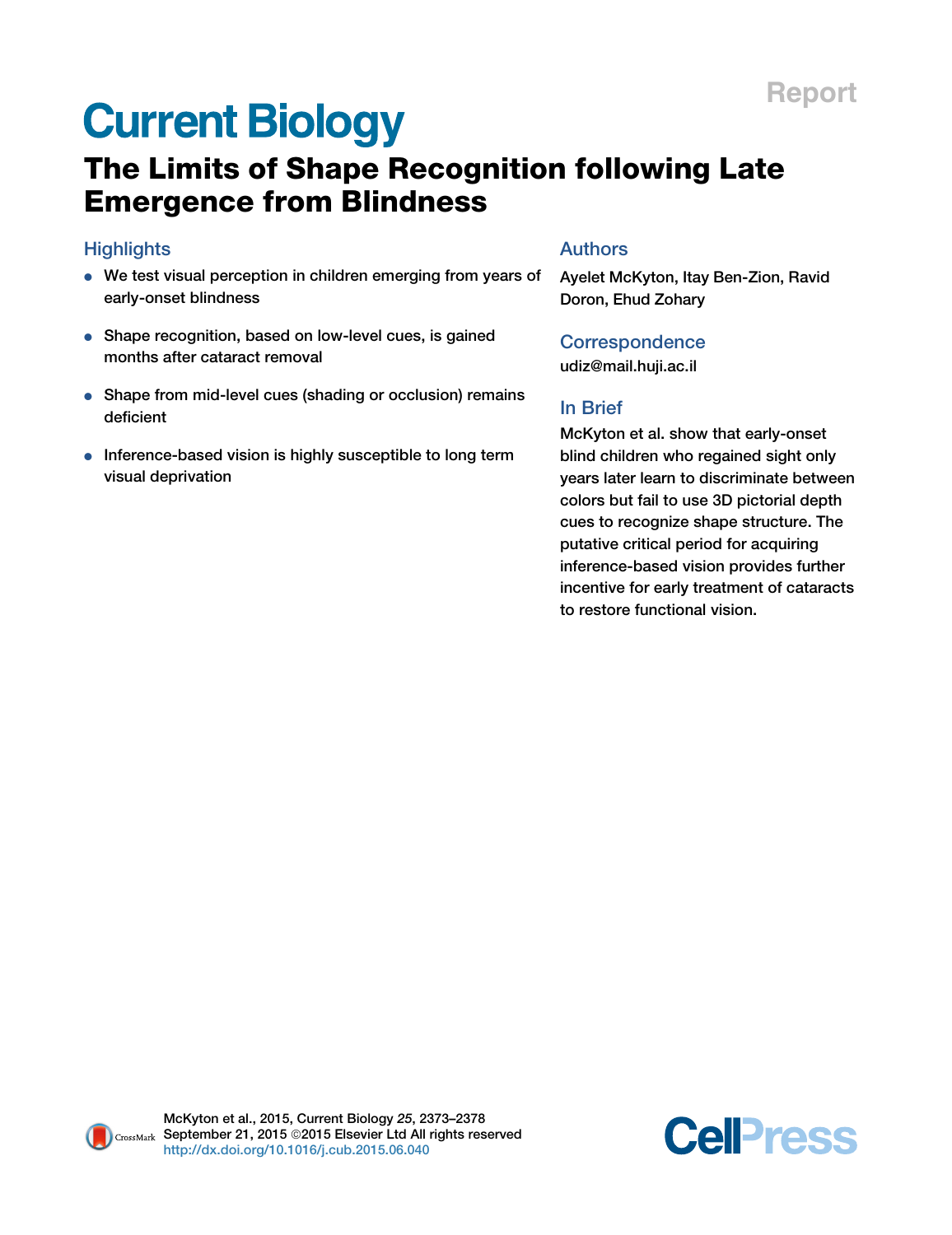# The Limits of Shape Recognition following Late Emergence from Blindness

Ayelet McKyton,<sup>[1,](#page-1-0)[2](#page-1-1)</sup> Itay Ben-Zion,<sup>[3,](#page-1-2)[4](#page-1-3)</sup> Ravid Doron,<sup>3,4</sup> and Ehud Zohary<sup>[1](#page-1-0)[,2](#page-1-1),[\\*](#page-1-4)</sup>

<span id="page-1-0"></span>1The Edmond and Lily Safra Center for Brain Sciences, The Hebrew University of Jerusalem, Jerusalem 91904, Israel

<span id="page-1-1"></span>2Neurobiology Department, The Alexander Silberman Institute of Life Sciences, The Hebrew University of Jerusalem, Jerusalem 91904, Israel

<span id="page-1-2"></span>3The Goldschleger Eye Institute, The Chaim Sheba Medical Center at Tel Hashomer, Ramat Gan 52621, Israel

<span id="page-1-3"></span>4Sackler School of Medicine, Tel-Aviv University, Tel Aviv 6997801, Israel

<span id="page-1-4"></span>\*Correspondence: [udiz@mail.huji.ac.il](mailto:udiz@mail.huji.ac.il)

<http://dx.doi.org/10.1016/j.cub.2015.06.040>

#### **SUMMARY**

Visual object recognition develops during the first years of life [\[1\]](#page-5-0). But what if one is deprived of vision during early post-natal development? Shape information is extracted using both low-level cues (e.g., intensity- or color-based contours) and more complex algorithms that are largely based on inference assumptions (e.g., illumination is from above, objects are often partially occluded) [[2](#page-5-1)]. Previous studies, testing visual acuity using a 2D shape-identification task (Lea symbols), indicate that contourbased shape recognition can improve with visual experience, even after years of visual deprivation from birth [[3](#page-5-2)]. We hypothesized that this may generalize to other low-level cues (shape, size, and color), but not to mid-level functions (e.g., 3D shape from shading) that might require prior visual knowledge. To that end, we studied a unique group of subjects in Ethiopia that suffered from an early manifestation of dense bilateral cataracts and were surgically treated only years later. Our results suggest that the newly sighted rapidly acquire the ability to recognize an odd element within an array, on the basis of color, size, or shape differences. However, they are generally unable to find the odd shape on the basis of illusory contours, shading, or occlusion relationships. Little recovery of these mid-level functions is seen within 1 year post-operation. We find that visual performance using low-level cues is relatively robust to prolonged deprivation from birth. However, the use of pictorial depth cues to infer 3D structure from the 2D retinal image is highly susceptible to early and prolonged visual deprivation.

#### RESULTS

We studied shape discrimination in Ethiopian children suffering from early-onset complete bilateral cataracts (most likely within months of birth). All subjects were operated only years after birth. Shape recognition was assessed using a visual search procedure, requiring the participants (''cataracts,'' 11 sight-retrieval patients tested days to years after operation [see Table S1], and ''controls,'' 11 matched-control peers) to find an odd target among an array of elements ([Figure 1](#page-2-0)A). Testing consisted of three low-level tasks (requiring discrimination based on color-, size-, or contour-defined shape) and four mid-level tasks (based on 3D pictorial cues: occlusion, shading, and box; or subjective contours: Kanizsa [\[4\]](#page-5-3)). For more details, see the Supplemental Experimental Procedures.

One major concern is that in the cataracts group, failure in shape recognition may result simply from blurred vision due to uncorrected refraction or amblyopia after prolonged visual deprivation. To ensure that any difference in perceptual capabilities between the two groups did not merely stem from the cataracts group's poor low-level vision, we measured the contrast sensitivity function (CSF) of each of the cataract-treated subjects in an auxiliary experiment. Each cataract-treated subject was paired with a control subject who viewed blurred stimuli of reduced contrast, to best reproduce the specific loss in contrast sensitivity of that cataract-treated subject (see the ''Control for low-level deficits'' section in the Supplemental Experimental Procedures and Figure S1). The performance of the cataracttreated subjects and their individually matched control subjects is plotted in [Figure 1](#page-2-0)C.

In the low-level tests, most patients identified the target, and there was no significant difference between the groups. On the other hand, cataract-treated subjects' performance on three of the mid-level tasks was significantly deficient compared to the performance of their matched control subjects (one-tailed Wilcoxon signed-rank test:  $Z = -2.67$ ,  $-2.31$ , and  $-2.67$ ;  $p = 0.004$ , 0.010, and 0.004; effective sample size = 9, 9, and 9 for the occlusion, box, and Kanizsa conditions, respectively). See [Figure 1D](#page-2-0).

The shading condition was the only test in which many cataract-treated subjects were still able to perform the task above chance. Indeed, the difference in performance level between the two groups was only close to significance  $(Z = -1.63$ ,  $p = 0.051$ , effective sample size = 10). However, our on-line impression was that unlike control subjects, who typically identify the odd element almost immediately, these cataract-treated subjects seemed to carefully examine each item, looking for local changes in a specific low-level feature to spot the odd man out. If search was indeed conducted in such a manner, a great cost in the reaction time (RT) should be apparent if more elements are to be serially scanned. To test this, the search RT for a target among small and large arrays is plotted in [Figure 1E](#page-2-0),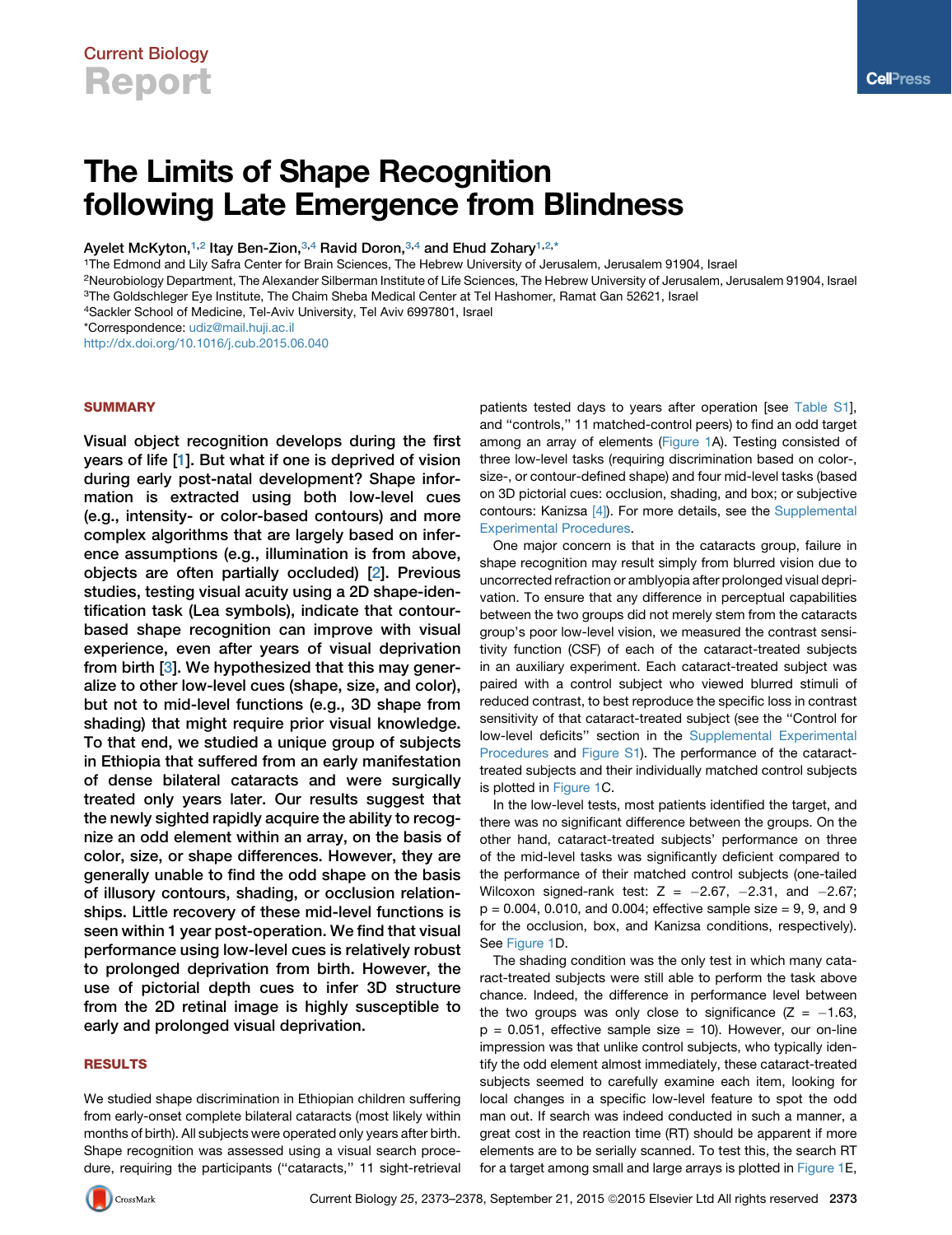<span id="page-2-0"></span>

#### Figure 1. Main Experiment Stimuli and Results

(A) Exemplars of the main experiment stimulus arrays in the various experimental conditions. Note the distinction between low-level and mid-level conditions and the variation in array size in some cases.

(B) Schematic exemplars of the main experiment's stimuli: Stimuli presented to control subjects were blurred at different levels to account for the low visual acuity of the individual cataract-treated subjects (for more details, see Figure S1 and the "Control for low-level deficits" section in the Supplemental Experimental Procedures).

(C) Performance of cataract-treated (red) and their individually matched control (blue) subjects in the main experimental conditions. Subject index is ordered from the worst (1) to best (11) visual acuity according to the cataract-treated subjects' CSF cutoff.

(D) The difference in performance level (D fraction correct) between each cataract-treated subject and his/her individually matched control. Positive values correspond to better performance of the control (Cont > Cat). Note that the differences are much clearer and consistent in the mid-level tasks. Asterisks denote significant differences between populations (Wilcoxon test, p < 0.05).

(E) Mean reaction time as a function of array size for the six cataract-treated subjects (red) who succeeded (beyond 50%) in the shading condition and their individually matched control subjects (blue) in the color, size, and shading conditions. Error bars indicate the SEM.

See also Figure S1, Table S1, and Movie S1.

for the six cataract-treated subjects (in red) who succeeded (above 50%) in the shading condition (the mid-level condition with the best patient performance). The average RT of their individually matched controls' is plotted in blue. These six cataracttreated subjects were slower in their search (per element) relative to their matched control subjects. Although the results were not quite statistically significant, probably due to lack of power (onetailed Wilcoxon signed-rank test:  $Z = -1.57$ ,  $p = 0.058$ , effective sample size  $= 6$ ), our strong impression is that the cataract-

treated subjects shifted to a different (serial) search strategy in this task: each item was carefully examined (e.g., for a decrease in the luminance level along the vertical axis) to spot the odd man out, rather than experiencing a ''pop-out'' as controls do due to their immediate recognition of 3D shape. To summarize, together, the above results suggest that the use of pictorial depth cues to recover 3D and illusory contour perception are severely impaired following an extended period of early-onset visual deprivation.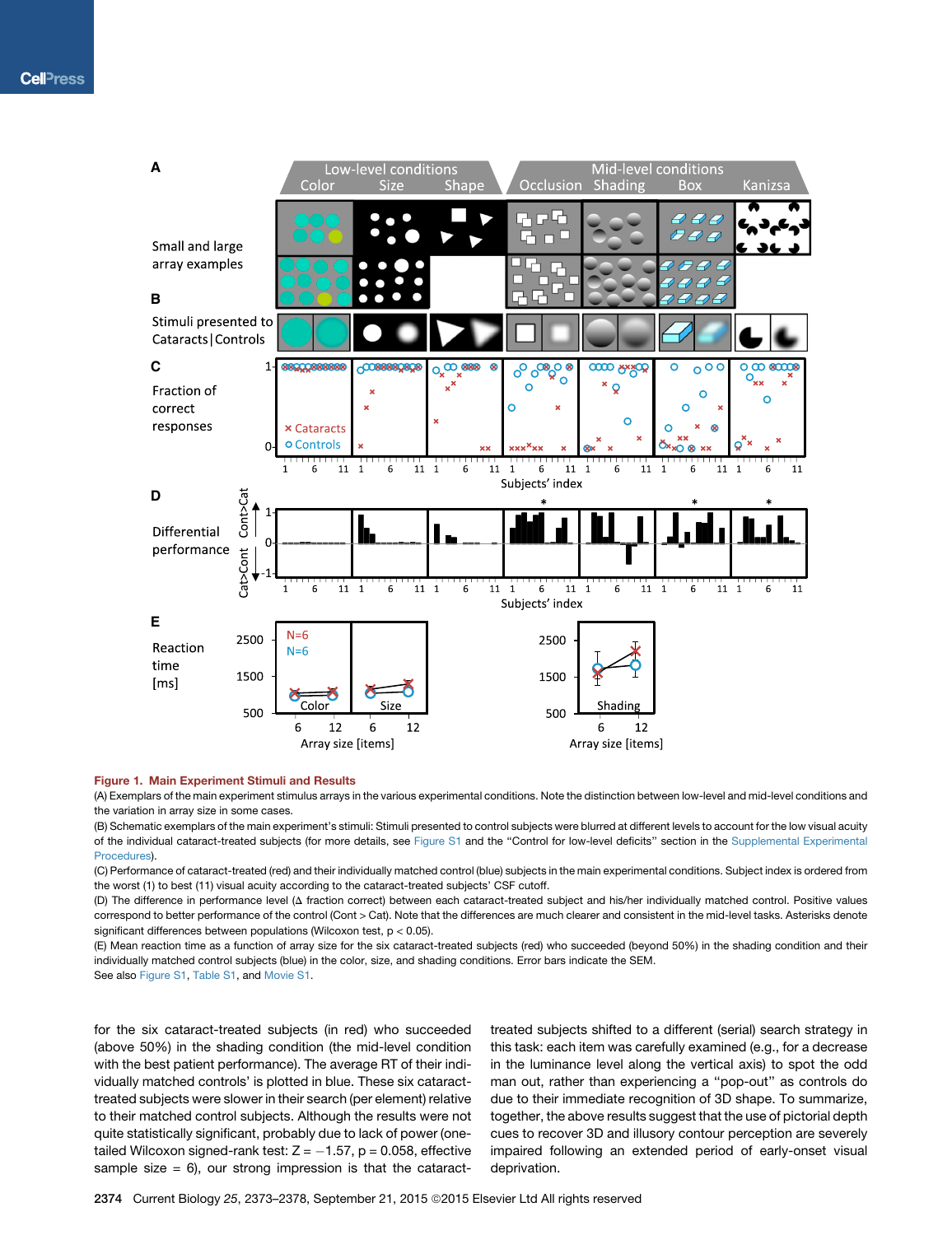<span id="page-3-0"></span>

#### Figure 2. Factors Affecting Hue-Discrimination Threshold and Mid-Level Performance after Surgery

Late-treated subjects are plotted in red symbols, early-treated subjects in green. In all cases, the performance of each subject (cataract treated and control alike) was first age normalized by computation of the residual from that expected from normal child development (see Figures S2C and S2D). Then, the *difference* between performance of each cataracttreated subject and his/her matched peer was computed.

(A) Hue-discrimination differential thresholds as a function of the time past since surgery. The inset depicts for illustrative purposes the threshold of one cataract-treated subject (Cat), the matched control (Cont), and the difference value  $(\Delta)$ . The results of individuals which performed the experiment multiple times are connected by a line. The ordinate is in degrees of hue according to the computer's HSL (hue, saturation, and lightness) values.

(B) The same individual results as in (A) after averaging across repeated sessions are re-plotted as a function of the subjects' age at surgery.

(C) Mid-level differential performance as a function of the time past since surgery. Performance is measured as the fraction of correct responses (averaged across all four mid-level tasks) in

comparison with the level achieved by the individually matched control subjects. Positive values indicate that performance is *worse* than that of controls. (D) The same results as in (C) after averaging across repeated sessions as a function of the cataract subjects' age at surgery. See also Figure S2 and Tables S1 and S2.

It may be argued that cataract-treated subjects were as good as controls in the low-level tasks (e.g., the color condition) due to the relative easiness of the task (i.e., a ceiling effect). In an auxiliary experiment, we assessed the cataract-treated subjects' hue-discrimination *threshold*. The same odd-man-out task with six elements of colored circles was used, but the difference in hue between the target and the distractors was varied across blocks of trials, allowing assessment of the threshold hue difference per individual (see Figures S2A and S2B). Luminance level was randomized across elements (range, 30–49 cd/m $^2$ ) such that the odd target could only be found on the basis of hue differences. Since hue-discrimination threshold improves during normal child development (see the left panel in Figure S2C), each subject's performance level was normalized by comparing it to the age-matched standard performance (see the legend for Figures S2C and S2D).

[Figure 2](#page-3-0) depicts each cataract-treated individual's huediscrimination threshold and mid-level performance (across all mid-level tasks) relative to their CSF-matched control after taking into account the expected performance given the subject's age (for full details, see the Supplemental Experimental Procedures and Figure S2). This differential performance is plotted as a function of the time passed since surgery ([Figures 2A](#page-3-0) and 2C) and the child's age at surgery ([Figures 2B](#page-3-0) and 2D). Generally, late-cataract-treated subjects perform worse than their individually matched control subjects in both tasks (Wilcoxon signedrank test: hue discrimination,  $Z = -2.22$ ,  $p = 0.03$ ; mid-level,  $Z = -2.93$ ,  $p < 0.005$ ). In the hue-discrimination experiment, the performance of the late-cataract-treated subjects steadily improves as a function of the time since surgery ([Figure 2A](#page-3-0)), closing the gap with the sighted peers after less than 1 year. The data are less clear regarding the dependence on the age at surgery [\(Figure 2](#page-3-0)B). Indeed, a multiple regression model of the cataract-treated group's hue-discrimination thresholds  $(F(2,8) =$ 6.71,  $p = 0.019$ ,  $R^2 = 0.627$ ) shows that the time since surgery (in logarithmic scale) can account for a significant proportion of the variance ( $p = 0.017$ ), but the age at surgery does not ( $p =$ 0.485). Similar improvement in another low-level task during the months following surgery has recently been shown for the identification of simple 2D objects (Lea symbols) based on luminance-defined contours [[3](#page-5-2)], in which both threshold contrast and spatial resolution improve with time.

As for the mid-level vision functions tested here, we found no dependence of performance on the time following surgery [\(Figure 2](#page-3-0)C), nor was there any clear dependence on the age in which the cataract-treated subjects were operated  $(F(2,8) =$ 1.01,  $p = 0.40$ ,  $R^2 = 0.202$ ; time since surgery,  $p = 0.52$ ; age at surgery,  $p = 0.39$ ).

We also tested a group of Israeli subjects (mid-level experiment,  $n = 7$ ; hue experiment,  $n = 8$ ) who had congenital bilateral cataract and were operated within months after birth [\(Figure 2](#page-3-0), green symbols). These children had a long period of visual experience (many years). This early-cataracttreated group did well in both tasks (though we may have missed subtle deficits since most reached a ceiling effect). Since both factors (age at surgery and time since surgery) covary and performance shows little variation across these early-cataract-treated subjects, this group does not shed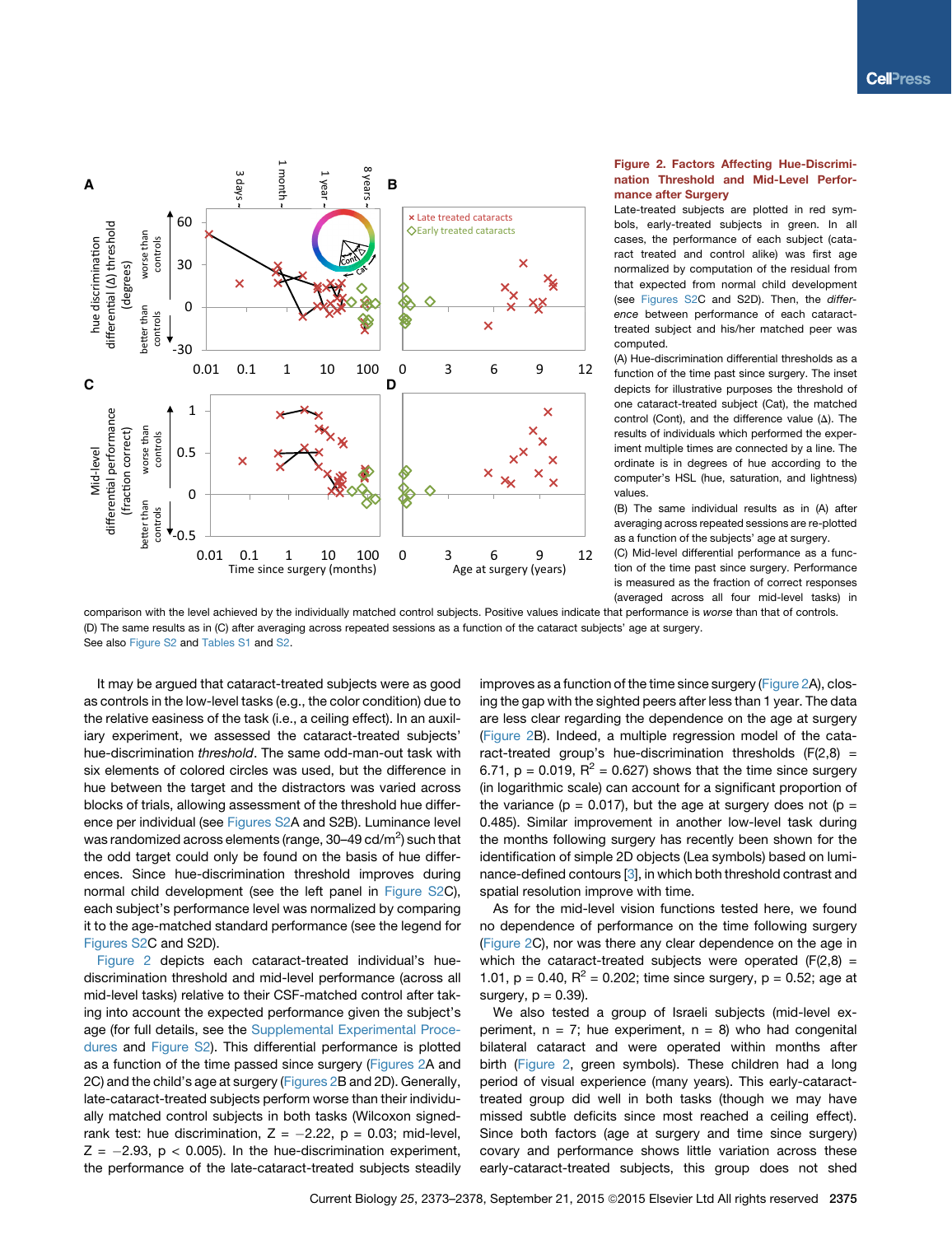much light on the relative importance of each factor in determining visual function.

#### **DISCUSSION**

We studied a unique group of patients that suffered from an early-onset manifestation of bilateral cataracts and were treated only years after birth. These newly sighted children were able to recognize an odd object within an array based on simple 2D cues. Similar to their normally sighted peers, when the target was defined by a unique low-level visual cue (e.g., color-, size-, or luminance-defined shape), their RT hardly increased with the array size. However, they were clearly deficient, in comparison to their sighted peers, when static mid-level visual routines (e.g., extracting shape from pictorial depth cues and illusory contours) were required to identify the target element. Generally, this deficiency did not improve within the first 2 years after surgery. The elapsed time since surgery was not a factor in determining mid-level vision capabilities. Still, most of our data were collected during the first 2 years post-operation, and we tested only a few mid-level routines (mainly using pictorial depth cues). Thus, we cannot rule out the possibility of recovery of some mid-level visual functions after many years of visual experience.

Maybe it is not too surprising that the newly sighted can distinguish between colors or size/shape differences based on luminance contours soon after surgery. It is commonly held that we are born with the rudimentary structural formation allowing for low-level vision [[5](#page-5-4)]. Here we show that this neural structure retains its functionality even in individuals in which only scattered light reached their retinas during early childhood. On the other hand, extracting shape from mid-level cues is a totally different task. Surfaces can produce very different retinal images, depending on the illumination angle, being shaded by themselves or by other surfaces. Mid-level vision deals primarily with the recovery of surfaces despite such dramatic changes in their physical appearance. Behavioral studies in infants show that most stationary mid-level cues are understood only at about 6 months of age [[6, 7\]](#page-5-5). Infants that had suffered from visual deprivation during these critical months are somewhat impaired in tasks requiring completion of Kanizsa shapes [\[8\]](#page-5-6). Here we show that years of visual deprivation can hamper this capacity, as well as perception based on other static pictorial depth cues that are likely to tap the ventral stream.

Until now, only a few case studies explored object perception capabilities in the newly sighted. These included subject MM, who was blinded at the age of three, regained vision only at the age of 46, and was tested months later [\[9\]](#page-5-7). Other patients were surgically treated and tested through the pioneering initiative of Pawan Sinha (Project Prakash): SRD was presumably blind from birth, regained vision at the age of 12, and was tested 20 years after surgery [[10\]](#page-5-8), and subjects SK, JA, and PB regained sight at the ages of 29, 13, and 7 years, respectively and were tested months later [\[11](#page-5-9)]. All of these patients had no problem matching or identifying simple 2D shapes. Similar to our results, all those tested with the Necker cube (four out of five) could not identify it as a 3D object. MM, who was the only patient that was tested on Kanizsa shapes, could not fill in the illusory contours and failed to see the resulting square.

The results regarding shape from shading and occlusion were somewhat more complicated to generalize. All patients were shown 2D shapes in which one object occluded the other. MM was asked which object was in front of the other, whereas SRD was asked to count the objects. Both succeeded in their task. The rest (three out of five) failed to answer both questions. Understanding occlusion relationships might therefore require either functional vision in the first few years of life (MM) or decades of visual experience (SRD; although counting of objects does not necessarily require the realization that some objects occlude each other). Finally, MM spotted the odd object based on shape from shading and, similar to our patients, MM failed to show automatic pop-out. To summarize, our current findings are generally in line with earlier case studies that hinted that mid-level visual functions might be affected by long-term visual deprivation.

Our current work may also explain why earlier case reports clearly showed that individuals who acquire sight late in life show a profound deficit in integrating the myriad visual features in the scene into a coherent visual scene [\[9, 12–16\]](#page-5-7). For example, patient MM reported that scene interpretation was extremely difficult, and if it is achieved, it is done by use of explicit cognitive strategies (e.g., what is the most likely interpretation for this blob, given the circumstances). It is commonly held that object constancy (e.g., recognition of an object as the same as previously seen, despite changes in the illumination angle, shading, occlusion, rotation, etc.), a key characteristic of our vision that is so clearly lacking in MM, probably cannot be established without mid-level vision [[17](#page-6-0)]. Similarly, SK, JA, and PB, who regained sight late, were all unable to utilize cues such as contour continuation, junction structure, and figural symmetry to recognize shapes [[12](#page-5-10)]. They also were poor at naming images of common objects. When asked to point to potential objects, they tended to over-segment objects into meaningless regions which had similar hues or luminance levels. Obviously, since these regions vary according to the direction of illumination and viewing angle, one fails to generate an invariant object representation on the basis of such fragments.

We find a great degree of variation in the treated children's visual capabilities. Some walk into a room without any help and can bypass obstacles such as chairs or tables, but others use their hands to guide them. Almost all of the children can make a visually guided grasping movement in an effort to catch a colorful balloon and throw it around. None of them, however, perform these tasks as gracefully as a normal child. Currently, we are unable to provide a good explanation for the source of the large differences in performance among our patient population. However, we can suggest some ideas, pointing to some likely directions based on our subjective observations. First, some of the children may have had residual vision in the months following birth, such that full blindness developed only later in time. Second, some residual vision may have been possible even prior to the surgery. Typically, the children's vision, prior to surgery was only crudely assessed. Clinically, vision was categorized by the treating ophthalmologist in ascending order from having mere light perception, seeing hand motion, and finger counting from X meters. The patients' pre-surgery vision, even if defined merely as light perception, could still vary considerably between subjects (e.g., different thresholds for light perception, residual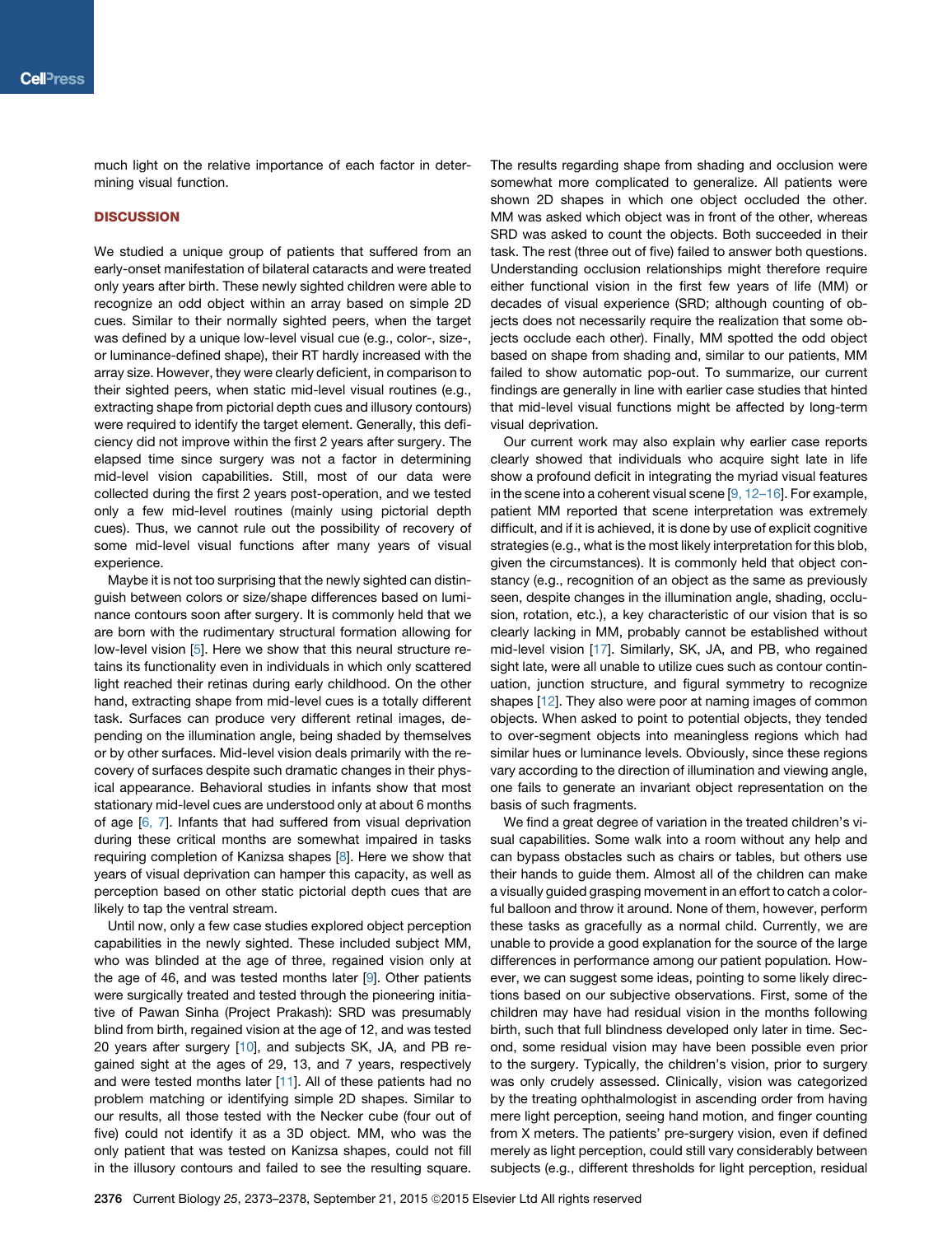vision in the periphery, etc.). Third, clinically, some surgeries are probably more successful than others. Fourth, unfortunately, in most cases, we do not even know for certain the age of the children as it is not in any formal record. Better tools for assessment of all these potential factors for variability are obviously in need.

To summarize, Sinha and colleagues have studied a number of late sight-retrieval patients, focusing on the patients' ability to perform perceptual tasks under naturalistic conditions [[10, 11\]](#page-5-8). Thus, many of their tasks could be solved using low-level cues (even if that isn't how people normally solve the task). Fine et al. used carefully controlled stimuli, but this was a single case study with a subject that had vision almost until age four [\[9\]](#page-5-7). This work bridges across those two studies, showing that pictorial depth cue perception and illusory contour completion, which are typically based on learned inference assumptions (e.g., illumination is from above, contours are often partially occluded, etc.), are not spontaneously acquired post-operation. If further natural experience or a targeted learning effort cannot change this condition, (as suggested from the case of MM, tested 10 years later  $[18]$  $[18]$  $[18]$ , it may indicate that at least some mid-level vision functions can only be acquired within a critical period of development. We acknowledge, however, that this can only be proven by further showing that a prolonged period of visual deprivation *late* in life does *not* cause the same deficits (as suggested by one previous case study [\[19](#page-6-2)]).

Finally, late-sight-retrieval patients might be impaired in the mid-level tasks since these stimuli are more amenable to visual crowding than low-level, simple stimuli [\[20, 21](#page-6-3)]. Crowding, generally defined as the deleterious influence of nearby contours on visual discrimination, is a major bottleneck for object perception and is more potent in people with amblyopic vision. Crowding can be seen at the level of simple features (e.g., low-level vision) and also at the level of integration or interpretation of the features (e.g., face recognition, showing holistic crowding). It dramatically reduces the ability to identify a target, especially when it is identified on the basis of complex rather than simple features. Children are much more impaired by crowding than adults, even when their acuity is fully developed. Learning is known to lead to shrinking of the spatial extent of crowding. It therefore seems reasonable that the newly sighted might show greater crowding effects than their peers. However, crowding is relatively weak when the flanking elements all share a common feature, such that they can be grouped together and apart from the target object. Also, crowding is much more pronounced when the stimuli are presented in the visual periphery. In our study, the stimuli were shown until the participants responded, leaving them ample time to make multiple fixations on the visual elements on the screen, thereby allowing their analysis with foveal vision that is relatively crowding free. We therefore suggest that crowding may have *amplified* the late-treated subjects' difficulty utilizing mid-level visual routines, but it is probably not the core problem. Further experiments are required to clarify this issue.

#### SUPPLEMENTAL INFORMATION

Supplemental Information includes Supplemental Experimental Procedures, two figures, two tables, and one movie and can be found with this article online at <http://dx.doi.org/10.1016/j.cub.2015.06.040>.

#### AUTHOR CONTRIBUTIONS

E.Z. and A.M. conceived and designed the experiments together. A.M. wrote the software for the behavioral tests and analyzed the data. E.Z. and A.M. did the testing in Ethiopia and wrote the paper together. R.D. was responsible for testing the early-operated children in Israel. I.B.Z. was the ophthalmologist responsible for all clinical aspects, including medical and optometric examinations and surgeries. He supervised the work of the local Ethiopian crew during most of the surgeries.

#### ACKNOWLEDGMENTS

We thank Drs. Dov Sagi and Shaul Hochstein for their comments on a previous version of the manuscript. We thank Alon Baram for his help in carrying out some of the testing in Ethiopia. We also thank Assaf Breska for advice regarding the statistical analysis and Dr. Uri Polat for allowing us to use his lab resources in Sheba Medical Center. Finally, we would like to thank an anonymous reviewer for many insightful comments that significantly improved the manuscript. This grant was supported by grant #501/13 to EZ from the Israel Academy of Science. The study was approved by the committee for the usage of humans in research internal review boards at the Hebrew University and Hawassa University.

Received: November 24, 2014 Revised: May 18, 2015 Accepted: June 17, 2015 Published: August 20, 2015

#### **REFERENCES**

- <span id="page-5-0"></span>1. [Nishimura, M., Scherf, S., and Behrmann, M. \(2009\). Development of](http://refhub.elsevier.com/S0960-9822(15)00734-4/sref1) [object recognition in humans. F1000 Biol. Rep.](http://refhub.elsevier.com/S0960-9822(15)00734-4/sref1) *1*, 56.
- <span id="page-5-2"></span><span id="page-5-1"></span>2. [Marr, D. \(1983\). Vision \(W.H. Freeman\)](http://refhub.elsevier.com/S0960-9822(15)00734-4/sref2).
- 3. [Ganesh, S., Arora, P., Sethi, S., Gandhi, T.K., Kalia, A., Chatterjee, G., and](http://refhub.elsevier.com/S0960-9822(15)00734-4/sref3) [Sinha, P. \(2014\). Results of late surgical intervention in children with early](http://refhub.elsevier.com/S0960-9822(15)00734-4/sref3)[onset bilateral cataracts. Br. J. Ophthalmol.](http://refhub.elsevier.com/S0960-9822(15)00734-4/sref3) *98*, 1424–1428.
- <span id="page-5-4"></span><span id="page-5-3"></span>4. [Kanizsa, G. \(1976\). Subjective contours. Sci. Am.](http://refhub.elsevier.com/S0960-9822(15)00734-4/sref4) *234*, 48–52.
- 5. [Brown, A.M. \(1990\). Development of visual sensitivity to light and color](http://refhub.elsevier.com/S0960-9822(15)00734-4/sref5) [vision in human infants: a critical review. Vision Res.](http://refhub.elsevier.com/S0960-9822(15)00734-4/sref5) *30*, 1159–1188.
- <span id="page-5-5"></span>6. [Kav](http://refhub.elsevier.com/S0960-9822(15)00734-4/sref6)[sek, M., Granrud, C.E., and Yonas, A. \(2009\). Infants' responsiveness](http://refhub.elsevier.com/S0960-9822(15)00734-4/sref6) [to pictorial depth cues in preferential-reaching studies: a meta-analysis.](http://refhub.elsevier.com/S0960-9822(15)00734-4/sref6) [Infant Behav. Dev.](http://refhub.elsevier.com/S0960-9822(15)00734-4/sref6) *32*, 245–253.
- 7. [Bremner, J.G., Slater, A.M., Johnson, S.P., Mason, U.C., and Spring, J.](http://refhub.elsevier.com/S0960-9822(15)00734-4/sref7) [\(2012\). Illusory contour figures are perceived as occluding contours by](http://refhub.elsevier.com/S0960-9822(15)00734-4/sref7) [4-month-old infants. Dev. Psychol.](http://refhub.elsevier.com/S0960-9822(15)00734-4/sref7) *48*, 398–405.
- <span id="page-5-6"></span>8. Putzar, L., Hötting, K., Rösler, F., and Rö[der, B. \(2007\). The development](http://refhub.elsevier.com/S0960-9822(15)00734-4/sref8) [of visual feature binding processes after visual deprivation in early infancy.](http://refhub.elsevier.com/S0960-9822(15)00734-4/sref8) Vision Res. *47*[, 2616–2626.](http://refhub.elsevier.com/S0960-9822(15)00734-4/sref8)
- <span id="page-5-7"></span>9. [Fine, I., Wade, A.R., Brewer, A.A., May, M.G., Goodman, D.F., Boynton,](http://refhub.elsevier.com/S0960-9822(15)00734-4/sref9) [G.M., Wandell, B.A., and MacLeod, D.I.A. \(2003\). Long-term deprivation](http://refhub.elsevier.com/S0960-9822(15)00734-4/sref9) [affects visual perception and cortex. Nat. Neurosci.](http://refhub.elsevier.com/S0960-9822(15)00734-4/sref9) *6*, 915–916.
- <span id="page-5-9"></span><span id="page-5-8"></span>10. [Ostrovsky, Y., Andalman, A., and Sinha, P. \(2006\). Vision following](http://refhub.elsevier.com/S0960-9822(15)00734-4/sref10) [extended congenital blindness. Psychol. Sci.](http://refhub.elsevier.com/S0960-9822(15)00734-4/sref10) *17*, 1009–1014.
- 11. [Ostrovsky, Y., Meyers, E., Ganesh, S., Mathur, U., and Sinha, P.](http://refhub.elsevier.com/S0960-9822(15)00734-4/sref11) [\(2009\). Visual parsing after recovery from blindness. Psychol. Sci.](http://refhub.elsevier.com/S0960-9822(15)00734-4/sref11) *20*, [1484–1491](http://refhub.elsevier.com/S0960-9822(15)00734-4/sref11).
- <span id="page-5-10"></span>12. [Gregory, R.L., and Wallace, J.G. \(1963\). Recovery from Early Blindness:](http://refhub.elsevier.com/S0960-9822(15)00734-4/sref12) [A Case Study \(Heffer and Sons\).](http://refhub.elsevier.com/S0960-9822(15)00734-4/sref12)
- 13. [Valvo, A. \(1971\). Sight Restoration and Rehabilitation \(American Foundation](http://refhub.elsevier.com/S0960-9822(15)00734-4/sref13) [for the Blind\)](http://refhub.elsevier.com/S0960-9822(15)00734-4/sref13).
- 14. [Von Senden, M. \(1960\). Space and Sight: The Perception of Space and](http://refhub.elsevier.com/S0960-9822(15)00734-4/sref14) [Shape in the Congenitally Blind before and after Operation \(Methuen\)](http://refhub.elsevier.com/S0960-9822(15)00734-4/sref14).
- 15. [Ackroyd, C., Humphrey, N.K., and Warrington, E.K. \(1974\). Lasting effects](http://refhub.elsevier.com/S0960-9822(15)00734-4/sref15) [of early blindness. A case study. Q. J. Exp. Psychol.](http://refhub.elsevier.com/S0960-9822(15)00734-4/sref15) *26*, 114–124.